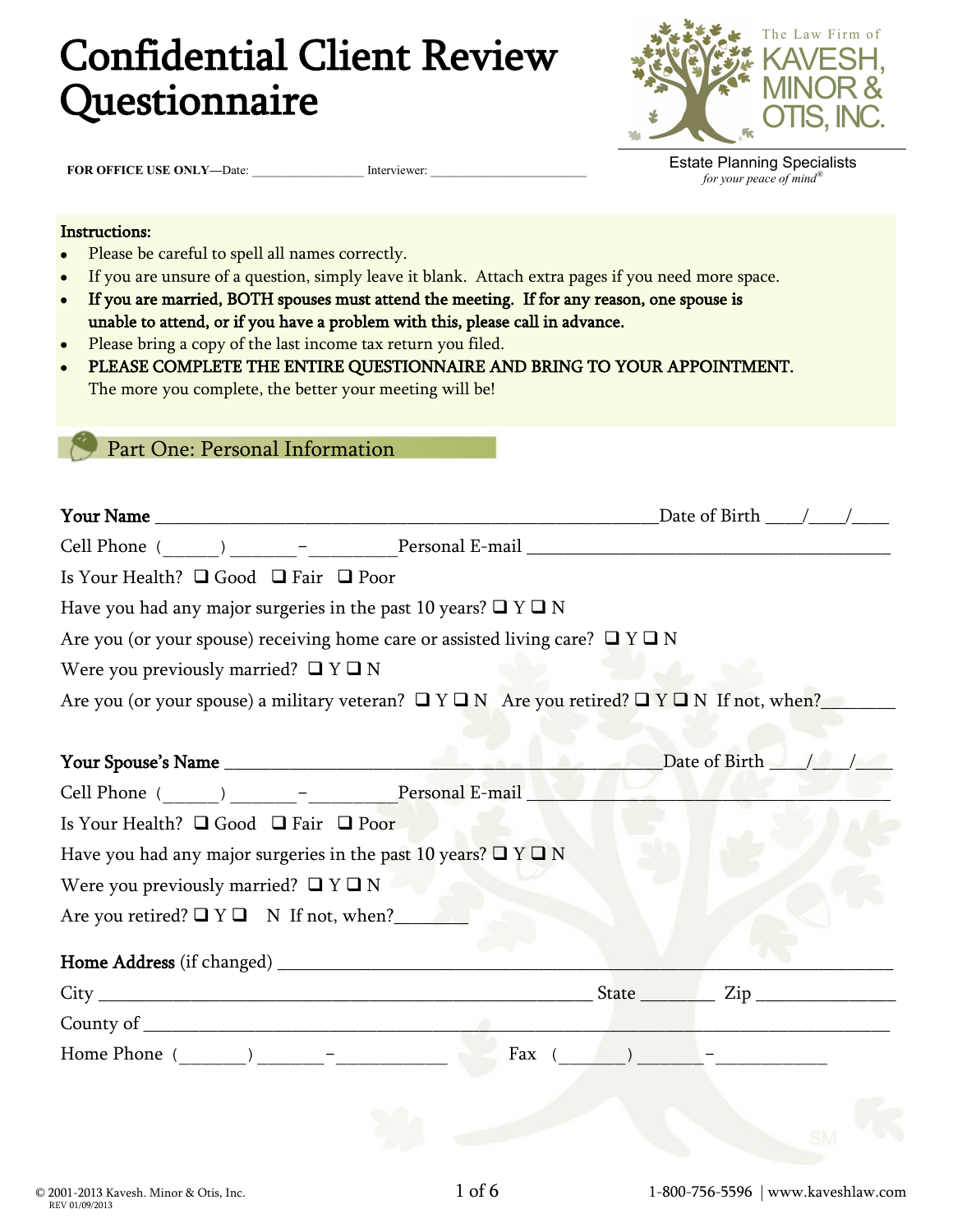Children and Family

| <b>Full Name</b>                                                                                                                                                                                                                                                                                                       | <b>Sex</b><br>(CIRCLE ONE) | DOB                                                      | Parent<br>(CIRCLE ONE)                            | No. of Children |
|------------------------------------------------------------------------------------------------------------------------------------------------------------------------------------------------------------------------------------------------------------------------------------------------------------------------|----------------------------|----------------------------------------------------------|---------------------------------------------------|-----------------|
| $1.$ $\frac{1}{2}$ $\frac{1}{2}$ $\frac{1}{2}$ $\frac{1}{2}$ $\frac{1}{2}$ $\frac{1}{2}$ $\frac{1}{2}$ $\frac{1}{2}$ $\frac{1}{2}$ $\frac{1}{2}$ $\frac{1}{2}$ $\frac{1}{2}$ $\frac{1}{2}$ $\frac{1}{2}$ $\frac{1}{2}$ $\frac{1}{2}$ $\frac{1}{2}$ $\frac{1}{2}$ $\frac{1}{2}$ $\frac{1}{2}$ $\frac{1}{2}$ $\frac{1}{$ |                            |                                                          | $M$ F $\frac{1}{2}$ / $\frac{1}{2}$ Ours His Hers |                 |
|                                                                                                                                                                                                                                                                                                                        |                            |                                                          |                                                   |                 |
|                                                                                                                                                                                                                                                                                                                        |                            |                                                          |                                                   |                 |
|                                                                                                                                                                                                                                                                                                                        |                            |                                                          |                                                   |                 |
| Does this child have a Living Trust? $\Box$ Y $\Box$ N If so, was it prepared by us? $\Box$ Y $\Box$ N                                                                                                                                                                                                                 |                            |                                                          |                                                   |                 |
| <b>Full Name</b>                                                                                                                                                                                                                                                                                                       |                            | $\underset{\text{(CIRCLE ONE)}}{\texttt{oex}}\text{DOB}$ | Parent<br>(CIRCLE ONE)                            | No. of Children |
|                                                                                                                                                                                                                                                                                                                        |                            |                                                          |                                                   |                 |
|                                                                                                                                                                                                                                                                                                                        |                            |                                                          |                                                   |                 |
|                                                                                                                                                                                                                                                                                                                        |                            |                                                          |                                                   |                 |
|                                                                                                                                                                                                                                                                                                                        |                            |                                                          |                                                   |                 |
| Does this child have a Living Trust? $\Box$ Y $\Box$ N If so, was it prepared by us? $\Box$ Y $\Box$ N                                                                                                                                                                                                                 |                            |                                                          |                                                   |                 |
| <b>Full Name</b>                                                                                                                                                                                                                                                                                                       | <b>Sex</b>                 | DOB <sub>1</sub>                                         | Parent                                            | No. of Children |
|                                                                                                                                                                                                                                                                                                                        | (CIRCLE ONE)               |                                                          | (CIRCLE ONE)                                      |                 |
|                                                                                                                                                                                                                                                                                                                        |                            |                                                          |                                                   |                 |
|                                                                                                                                                                                                                                                                                                                        |                            |                                                          |                                                   |                 |
|                                                                                                                                                                                                                                                                                                                        |                            |                                                          |                                                   |                 |
| Does this child have a Living Trust? $\Box$ Y $\Box$ N If so, was it prepared by us? $\Box$ Y $\Box$ N                                                                                                                                                                                                                 |                            |                                                          |                                                   |                 |
| Any children, grandchildren or great-grandchildren that were born out of wedlock? $\Box$ Y $\Box$ N                                                                                                                                                                                                                    |                            |                                                          |                                                   |                 |
| Do any of your children, grandchildren or great-grandchildren have major medical problems? $\Box$ Y $\Box$ N                                                                                                                                                                                                           |                            |                                                          |                                                   |                 |
|                                                                                                                                                                                                                                                                                                                        |                            |                                                          |                                                   |                 |
| <b>Advisor Information</b>                                                                                                                                                                                                                                                                                             |                            |                                                          |                                                   |                 |
| What is the name, address, e-mail address, and phone number of your CPA or Tax Preparer?                                                                                                                                                                                                                               |                            |                                                          |                                                   |                 |
| What is the name, address, e-mail address, and phone number of your Financial Advisor?                                                                                                                                                                                                                                 |                            |                                                          |                                                   |                 |
|                                                                                                                                                                                                                                                                                                                        |                            |                                                          |                                                   |                 |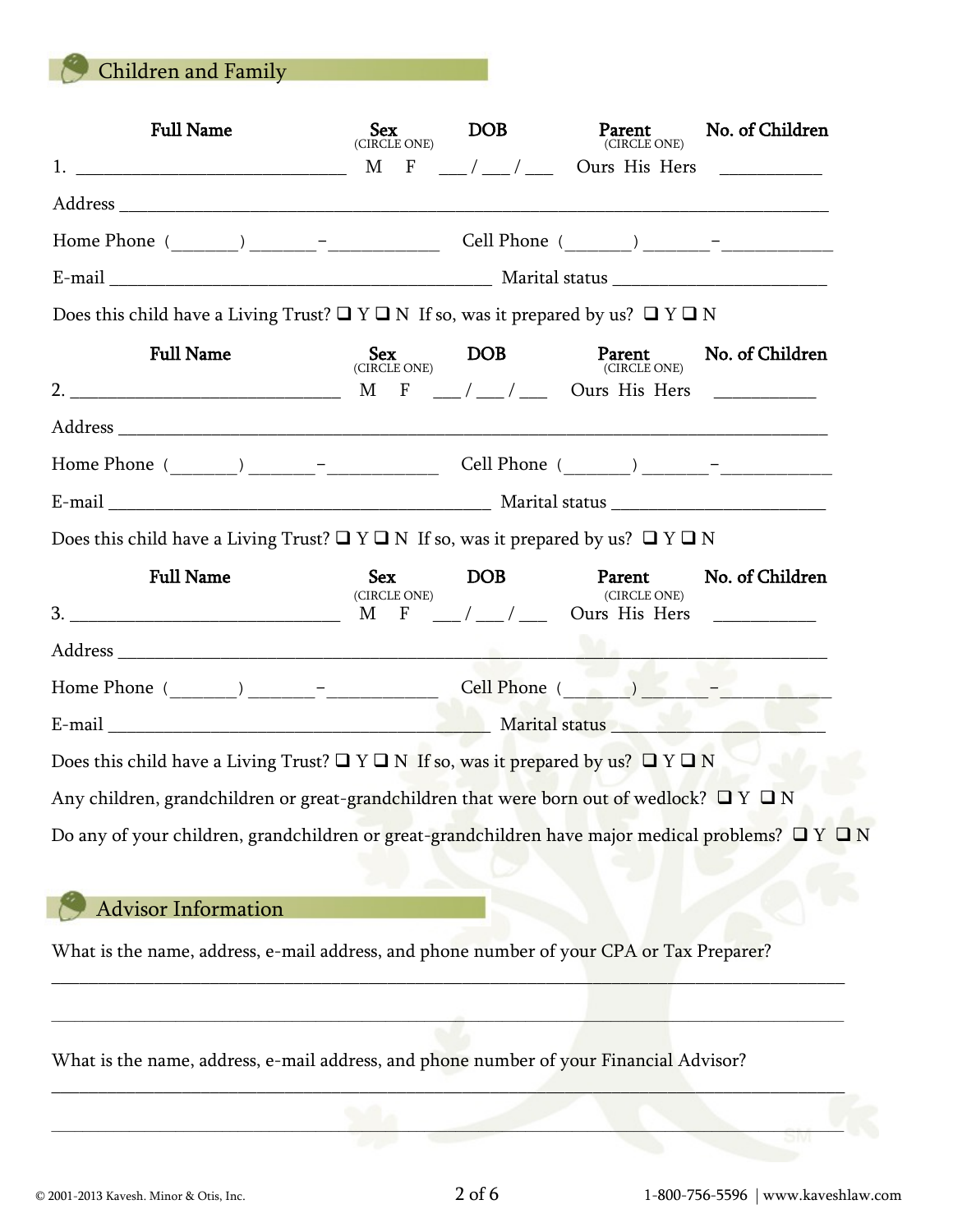# Part Two: Financial Information

#### Instructions:

- Please print. Be as specific as you can with regard to account names.
- Account balances will vary, so please just list the approximate balance of each account.

### Banks, Savings & Loans and Credit Unions

These are accounts not in an IRA. Please list IRA and other retirement accounts separately on page 5.

|    | Name of Institution                                | In Trust? | (Checking, Savings, CD)<br><b>Account Type</b> | Approximate<br><b>Balance</b> |
|----|----------------------------------------------------|-----------|------------------------------------------------|-------------------------------|
|    | $1.$ $\qquad \qquad$                               |           |                                                | $\sim$                        |
|    | 2. $\qquad \qquad$                                 | QYQN      | <u> 1980 - Johann Barbara, martxa a</u>        | $\sim$                        |
| 3. | <u> 1980 - Johann Barbara, martin amerikan per</u> | QYQN      | $\mathbb{S}$                                   |                               |
| 4. |                                                    | QYQN      |                                                | $\sim$                        |
|    |                                                    |           |                                                | Total Value: \$               |

Are any of these accounts "POD" (pay on death), "TOD" (transfer on death) or "ITF" (in trust for someone)?  $QYQN$ 

# Mutual Funds and/or Brokerage Accounts

These are accounts not in an IRA. Please list IRA and other retirement accounts separately on page 5.

|               | Name of Fund or Brokerage Firm | In Trust?                       | Approx. Market Value |
|---------------|--------------------------------|---------------------------------|----------------------|
|               |                                | $\Box Y \Box N$<br>$\mathbf{s}$ |                      |
| $\mathcal{D}$ |                                | $\Box Y \Box N$<br>$\mathbf{s}$ |                      |
| 3             |                                | $\mathbf{s}$<br>I'Y I'N         |                      |
|               |                                | Total Value: \$                 |                      |

## Stocks or Bonds — Not in a Brokerage Account

These include certificates you actually hold

| Name of Stock  | In Trust? | <b>Shares</b><br>(Number of shares) | Approximate<br>Market Value |
|----------------|-----------|-------------------------------------|-----------------------------|
|                | QYQN      |                                     |                             |
| $\overline{2}$ | QYQN      |                                     |                             |
| 3.             | QYQN      |                                     | \$                          |
|                |           | Total Value: \$                     |                             |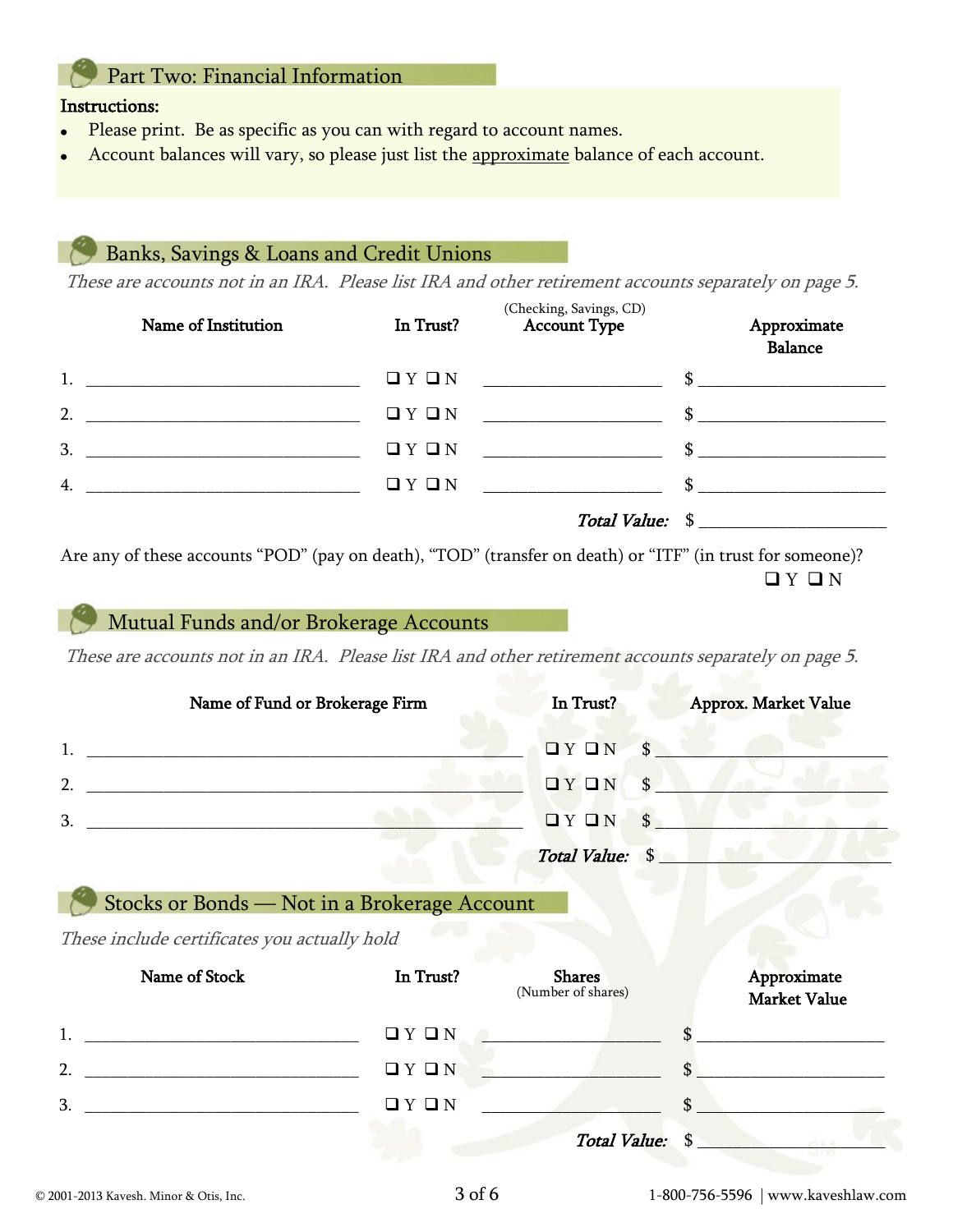|         |                      |      | Name of Debtor In Trust? Secured by T.D.?                | Due Date  | Original<br>Amount | <b>Balance</b><br>Due                                                 |
|---------|----------------------|------|----------------------------------------------------------|-----------|--------------------|-----------------------------------------------------------------------|
|         | $1.$ $\qquad \qquad$ | QYQN | QYQN                                                     |           |                    | $\mathbb$ $\mathbb$ $\mathbb$ $\mathbb$ $\mathbb$ $\mathbb$ $\mathbb$ |
|         | 2.                   |      | $\Box$ $Y$ $\Box$ $N$ $\Box$ $Y$ $\Box$ $N$              |           | \$                 | \$                                                                    |
|         |                      |      |                                                          |           |                    | Total Value: \$                                                       |
|         |                      |      | Do any of your children owe you money? $\Box$ Y $\Box$ N |           |                    |                                                                       |
| If yes: | Who?                 |      |                                                          | How Much? |                    |                                                                       |
|         |                      |      | $\mathbb{S}$                                             |           |                    |                                                                       |
|         |                      |      |                                                          |           |                    |                                                                       |

Please list all homes, rental properties, other buildings, land and timeshares in which you have an interest. REMINDER: Please bring a recent PROPERTY TAX BILL for each property.

|    | <b>Property Address</b>                                                                                                                                                                                                                                        | In Trust? | Original<br>Cost | Current<br>Value        | Debt or<br>Mortgage                                                                                                                                                     | <b>Net Value</b> |
|----|----------------------------------------------------------------------------------------------------------------------------------------------------------------------------------------------------------------------------------------------------------------|-----------|------------------|-------------------------|-------------------------------------------------------------------------------------------------------------------------------------------------------------------------|------------------|
| 1. | <b>OY ON</b><br><u> 1989 - Johann John Stein, markin fan it ferskearre fan it ferskearre fan it ferskearre fan it ferskearre fan</u>                                                                                                                           |           |                  |                         | $\frac{\text{S}}{\text{S}}$ $\frac{\text{S}}{\text{S}}$ $\frac{\text{S}}{\text{S}}$ $\frac{\text{S}}{\text{S}}$ $\frac{\text{S}}{\text{S}}$ $\frac{\text{S}}{\text{S}}$ |                  |
| 2. | <b>□ Y O N</b><br><u> 1989 - Johann John Stein, markin fan it ferstjer fan de ferstjer fan it ferstjer fan it ferstjer fan it fers</u><br><u> 2000 - Jan James James James James James James James James James James James James James James James James J</u> |           | \$               |                         |                                                                                                                                                                         |                  |
| 3. | <u> 1989 - Johann John Stone, markin amerikan basal dan berkembang dan berkembang dan basal dan berkembang dan be</u>                                                                                                                                          |           | \$               |                         |                                                                                                                                                                         |                  |
| 4. |                                                                                                                                                                                                                                                                |           | $\int$           | $\mathsf{s}$            |                                                                                                                                                                         |                  |
|    |                                                                                                                                                                                                                                                                |           |                  | <b>Total Net Value:</b> | $\mathbb{S}$                                                                                                                                                            |                  |
|    | Are you planning on selling any of your real estate soon?                                                                                                                                                                                                      |           |                  |                         | QYQN                                                                                                                                                                    |                  |
|    | Are any properties owned with someone other than your spouse?                                                                                                                                                                                                  |           |                  |                         | QYQN                                                                                                                                                                    |                  |
|    | Are any properties owned by an entity? (such as a Corp., LLC, FLP)                                                                                                                                                                                             |           |                  |                         | QYQN                                                                                                                                                                    |                  |
|    | Do any of your children (or other relatives) reside on any of your properties?                                                                                                                                                                                 |           |                  |                         | I'Y I'N                                                                                                                                                                 |                  |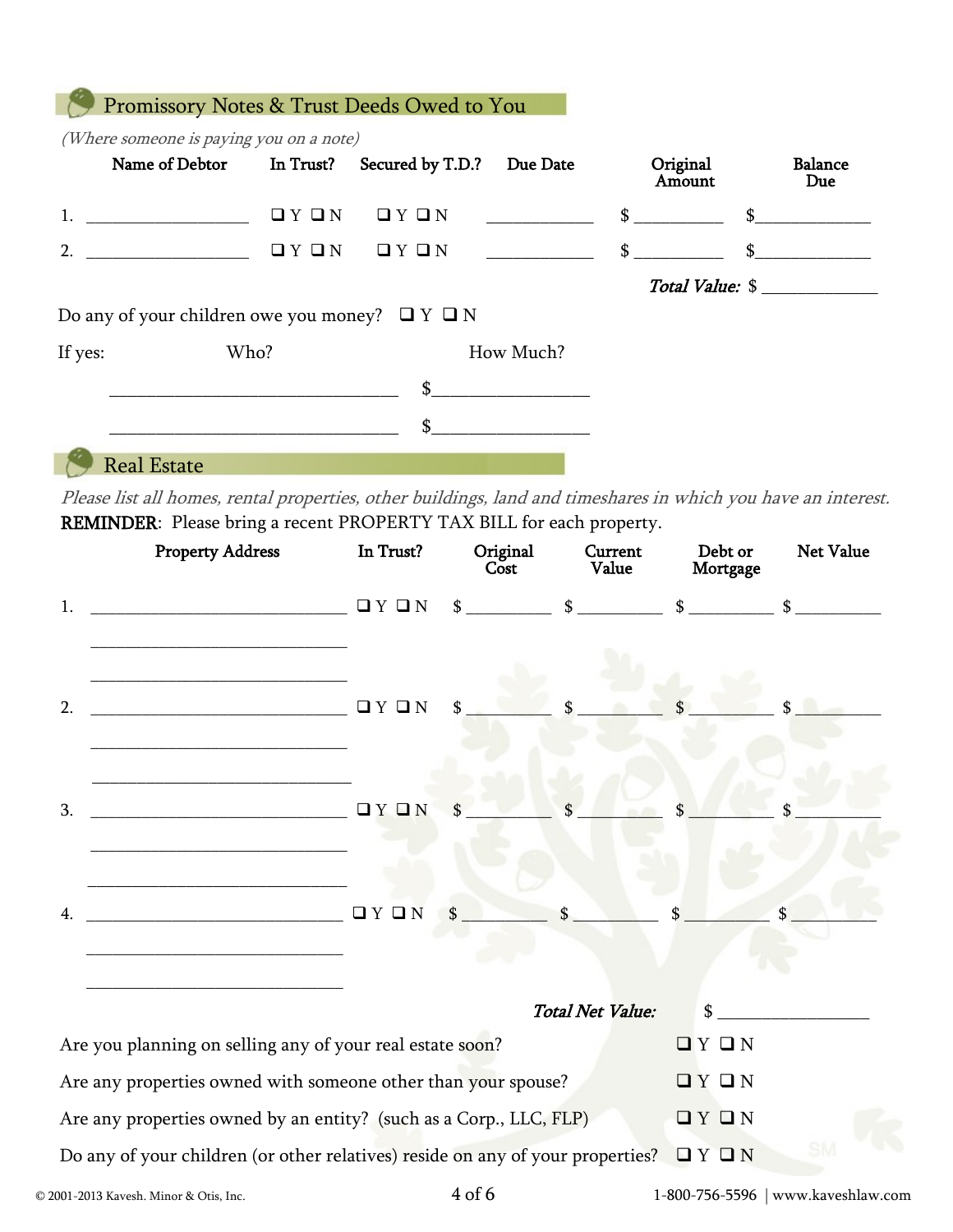|                | <b>IRA Accounts &amp; Company Retirement Plans</b>      |                          |                                                       | (including qualified annuities) |                                                                                                                                                                                                                                                                                                                                                                                                                                                                                 |                      |
|----------------|---------------------------------------------------------|--------------------------|-------------------------------------------------------|---------------------------------|---------------------------------------------------------------------------------------------------------------------------------------------------------------------------------------------------------------------------------------------------------------------------------------------------------------------------------------------------------------------------------------------------------------------------------------------------------------------------------|----------------------|
|                | <b>Custodian of Account</b><br>(Bank, Broker, Employer) | $Type$ (IRA, 401K, etc.) | Account<br><b>Owner</b><br>( <i>Husband or Wife</i> ) | Primary<br>Beneficiary          | Secondary<br>Beneficiary                                                                                                                                                                                                                                                                                                                                                                                                                                                        | Approximate<br>Value |
| $\mathbf{1}$ . | <u> 1980 - Jan Stein, amerikansk politiker (* 1900)</u> |                          | H or W                                                |                                 | $\overline{\phantom{a}}$ $\overline{\phantom{a}}$ $\overline{\phantom{a}}$ $\overline{\phantom{a}}$ $\overline{\phantom{a}}$ $\overline{\phantom{a}}$ $\overline{\phantom{a}}$ $\overline{\phantom{a}}$ $\overline{\phantom{a}}$ $\overline{\phantom{a}}$ $\overline{\phantom{a}}$ $\overline{\phantom{a}}$ $\overline{\phantom{a}}$ $\overline{\phantom{a}}$ $\overline{\phantom{a}}$ $\overline{\phantom{a}}$ $\overline{\phantom{a}}$ $\overline{\phantom{a}}$ $\overline{\$ |                      |
| 2.             |                                                         |                          | H or W                                                |                                 |                                                                                                                                                                                                                                                                                                                                                                                                                                                                                 |                      |
| 3.             |                                                         |                          | H or W                                                |                                 |                                                                                                                                                                                                                                                                                                                                                                                                                                                                                 |                      |
| 4.             |                                                         |                          | H or W                                                |                                 |                                                                                                                                                                                                                                                                                                                                                                                                                                                                                 |                      |
| 5.             |                                                         |                          | H or W                                                |                                 |                                                                                                                                                                                                                                                                                                                                                                                                                                                                                 |                      |
|                |                                                         |                          |                                                       |                                 | Total Value:<br>\$.                                                                                                                                                                                                                                                                                                                                                                                                                                                             |                      |

| <b>Insured</b><br>Person | Policy<br>Owner | Primary<br>Beneficiary | Secondary<br>Beneficiary | Company | <b>Cash Value</b><br>(if any) | Death<br><b>Benefit</b> |
|--------------------------|-----------------|------------------------|--------------------------|---------|-------------------------------|-------------------------|
|                          |                 |                        |                          |         |                               |                         |
| 2.                       |                 |                        |                          |         |                               |                         |
|                          |                 |                        |                          |         | Total Value:                  |                         |

Do you have Long-Term Care Insurance (to cover extended nursing care costs)?  $\Box$   $Y \Box N$ Do you have parents or other relatives in assisted living?  $\quad \Box$   $\Gamma$   $\Box$   $\Gamma$ 

|                | Non-Qualified Annuities (Not a Retirement Plan or IRA) |           |                                                     |                          |                                                |
|----------------|--------------------------------------------------------|-----------|-----------------------------------------------------|--------------------------|------------------------------------------------|
|                |                                                        |           | (Please list qualified annuities separately above.) |                          |                                                |
|                | Name of Insurance<br>Company                           | Owner     | Primary<br><b>Beneficiary</b>                       | Secondary<br>Beneficiary | <b>Total</b><br>Value                          |
|                | <u> 1980 - Andrea Andrew Maria (h. 1980).</u>          |           |                                                     |                          |                                                |
| 2 <sub>1</sub> |                                                        |           |                                                     |                          | $\mathbf{\hat{S}}$                             |
| 3.             |                                                        |           |                                                     |                          | \$.                                            |
|                |                                                        |           |                                                     | <b>Total Value:</b>      | \$                                             |
|                |                                                        |           |                                                     |                          |                                                |
|                | <b>Limited or General Partnerships</b>                 |           |                                                     |                          |                                                |
|                | Name of Partnership                                    | In Trust? | <b>Limited or General?</b>                          | Ownership %              | <b>Total Market Value</b>                      |
|                |                                                        | QYQN      |                                                     |                          | <u> 1980 - Jan Barbara Barbara, manazarta </u> |
| $\mathcal{P}$  | <u> 1999 - Johann Barbara, martxa a</u>                | QYQN      |                                                     |                          |                                                |
|                |                                                        |           |                                                     |                          | Total Value: \$                                |
|                |                                                        |           |                                                     |                          |                                                |
|                |                                                        |           |                                                     |                          |                                                |